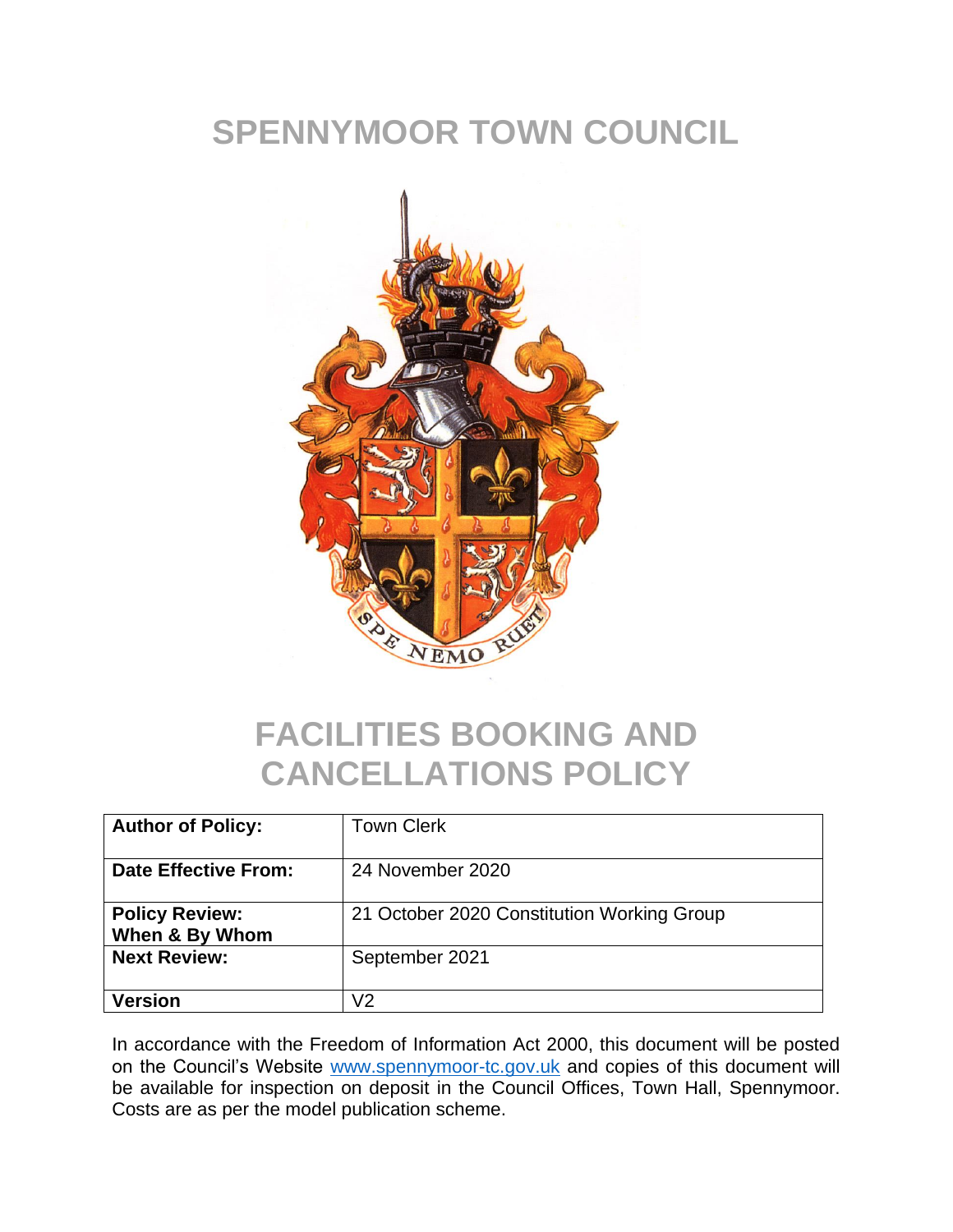## **1. How to Hire**

While we are happy to discuss your booking in person, by email or telephone. A booking application must be made on the official form supplied with this booklet.

A PROVISIONAL application made orally, by telephone or email must be confirmed by the submission of an official form within 14 days with the appropriate deposit.

If you do not submit the form this will result in cancellation of the booking.

### **2. Cost**

The hire fee shall be in accordance with the fees and charges agreed by the Council and advertised on the Council website. However, the Facilities Manager does have discretion to negotiate alternative fees and charges.

The Council has the right to vary the scale at any time. If the costs alter after you have paid a hire fee or charges, the Council will advise you of the same and give you the option of cancelling at no charge, refunding any deposits paid. You must pay the deposit with your application. No application will be accepted without payment of the deposit.

### **3. Cancellation**

In the event of cancellation the following charges will apply:

More than 6 months loss of deposit

3-6 months 30% of estimated total invoice

- 1-3 months 50% of estimated total invoice
- 1 week—1 month 70% of estimated total invoice
- 7 days 100% of estimated total invoice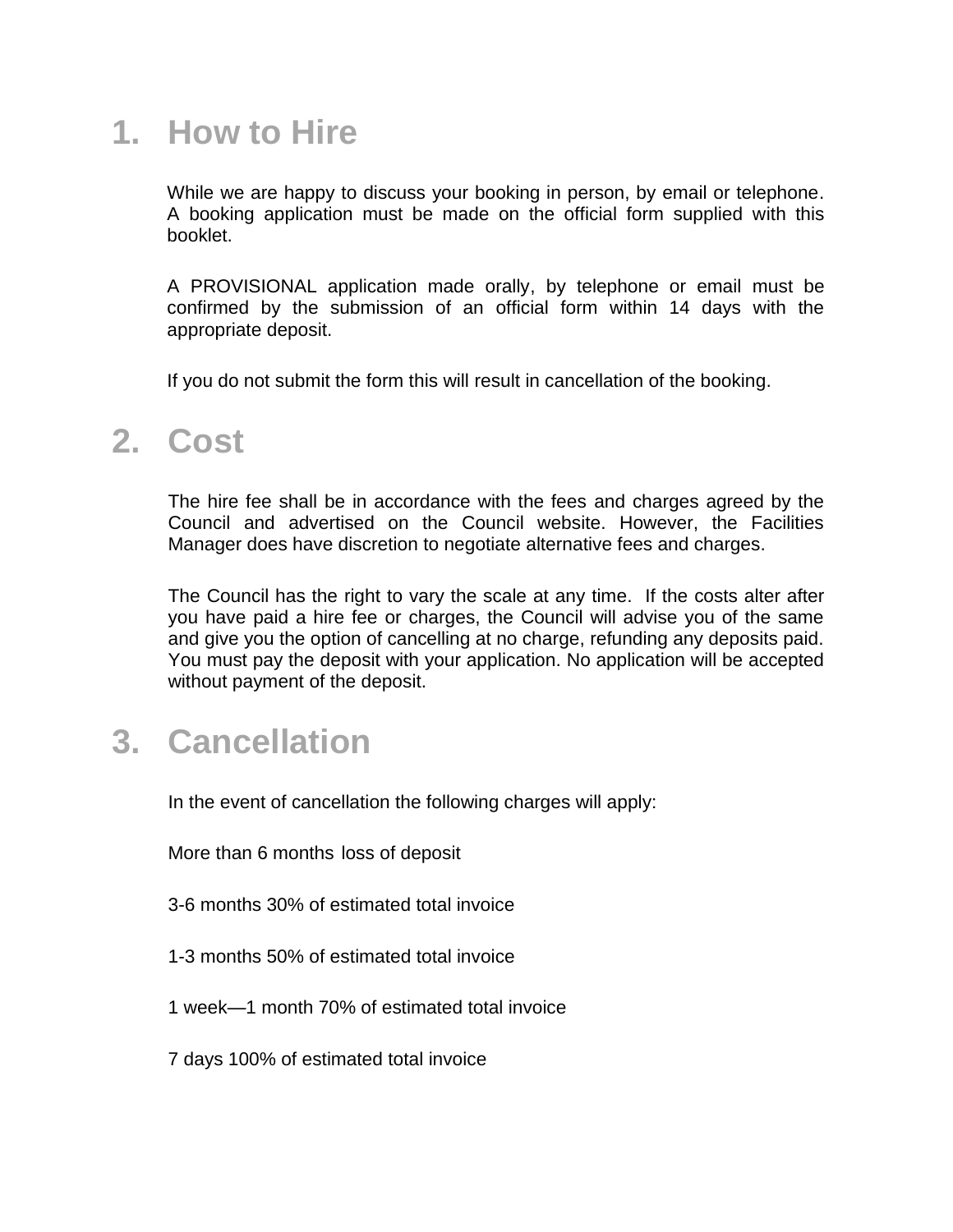**However, if the Council is subsequently able to book another event at the date and time of the cancelled event, the Council may refund, from the above, the difference between actual costs incurred in the administration and purchasing of materials/food etc for your event, and the monies you have paid.**

The Council reserves the right to:

- (a) cancel any letting at any time, EITHER if the Hall is required by the Council in an emergency OR if the Council is of the opinion that the function is likely to be of an objectionable or undesirable nature in which case the Town Council may cancel without reason; deposits will be refunded but the Town Council will not be liable to pay compensation.
- (b) Cancel any letting because of unforeseen circumstances that would make it difficult for the function to adequately or safely proceed.

### **4. General Conditions**

The event or function must not be used for the provision or sale of refreshments, food or beverages or alcohol without the consent of the Council.

The hirer will ensure that no bolts, nails or tacks are to be driven into any part of the premises.

The use of sellotape on walls is prohibited. The use of gas-filled balloons is only permitted if they are secured by weights.

Any damage to furniture, fixtures, fittings and/or the fabric of the building will result in any deposit being forfeit and could result in the Council seeking compensation for such damage caused, above the amount of the deposit.

## **5. Health and Safety**

The hirer will ensure that all passages, stairways and exits to which the public have access shall be kept free from obstruction at all times.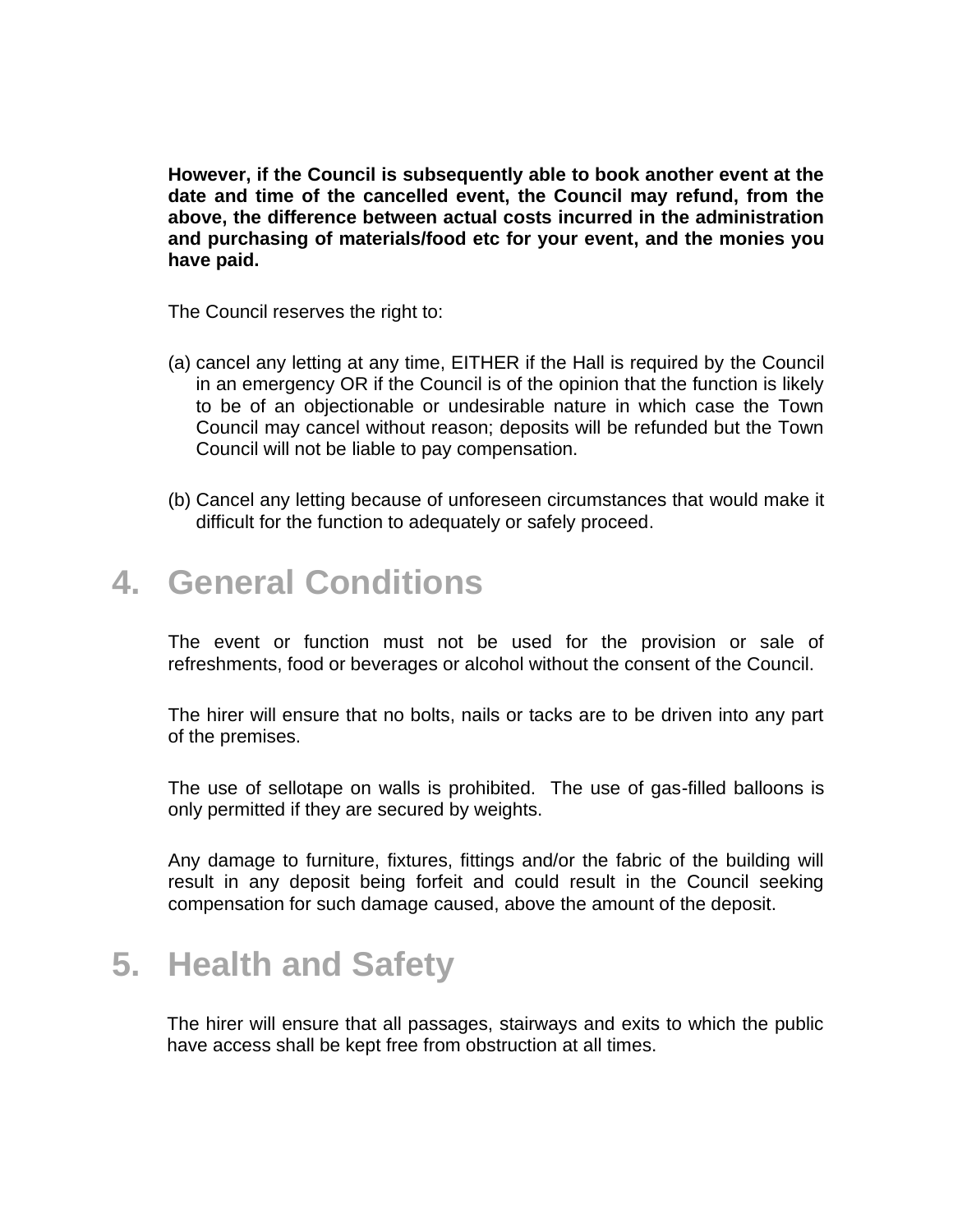The use of special effects e.g. smoke bombs, smoke machines, bubble machines, stage fireworks/lighting must be approved and checked by the Town Council through the Town Clerk, the Town Council's Approved Electrical Contractor(s) and the Fire Officer.

If you are hiring a disco or group using electrical equipment, it must have a Portable Appliance Testing Certificate (PAT), if one is not held then a test must be carried out by the Town Council's Electrician at a cost in accordance with the electrician's standard scale of charges.

The hourly rate and the cost of PAT testing can be obtained on written request from the Town Clerk's Office.

If any speakers or other equipment are to be placed in any gangways this must first be approved by the Town Clerk to ensure appropriate action is taken to make sure the equipment is visible to prevent accidents.

In case of an Emergency Evacuation – 14 days' notice prior to the function is required of anyone who would require assistance in the event of the lift not being able to operate in the event of a fire.

It is the responsibility of the hirer to have the Fire Safety Announcement made at the start of their function.

The hirer will be responsible for the maintenance of good order and behavior during the use of the building and for the cost of repairing any damage which may have been caused during the period of the hiring.

The cost of the damage shall be decided by the Town Clerk, whose decision shall be final.

### **6. Performing Rights Society Ltd**

The Town Hall is licensed for public dancing, singing, music entertainment. Hirers must observe the conditions of that licence and complete the Return Form supplied with the Town Hall Booking Form.

If any musical works are to be performed you must comply with the requirements of the Performing Rights Society Ltd. Where there is music (whether live or recorded) the Town Council following the event will submit this information on your behalf. We may, however, be required to ask you questions about the event to enable us to complete the documentation.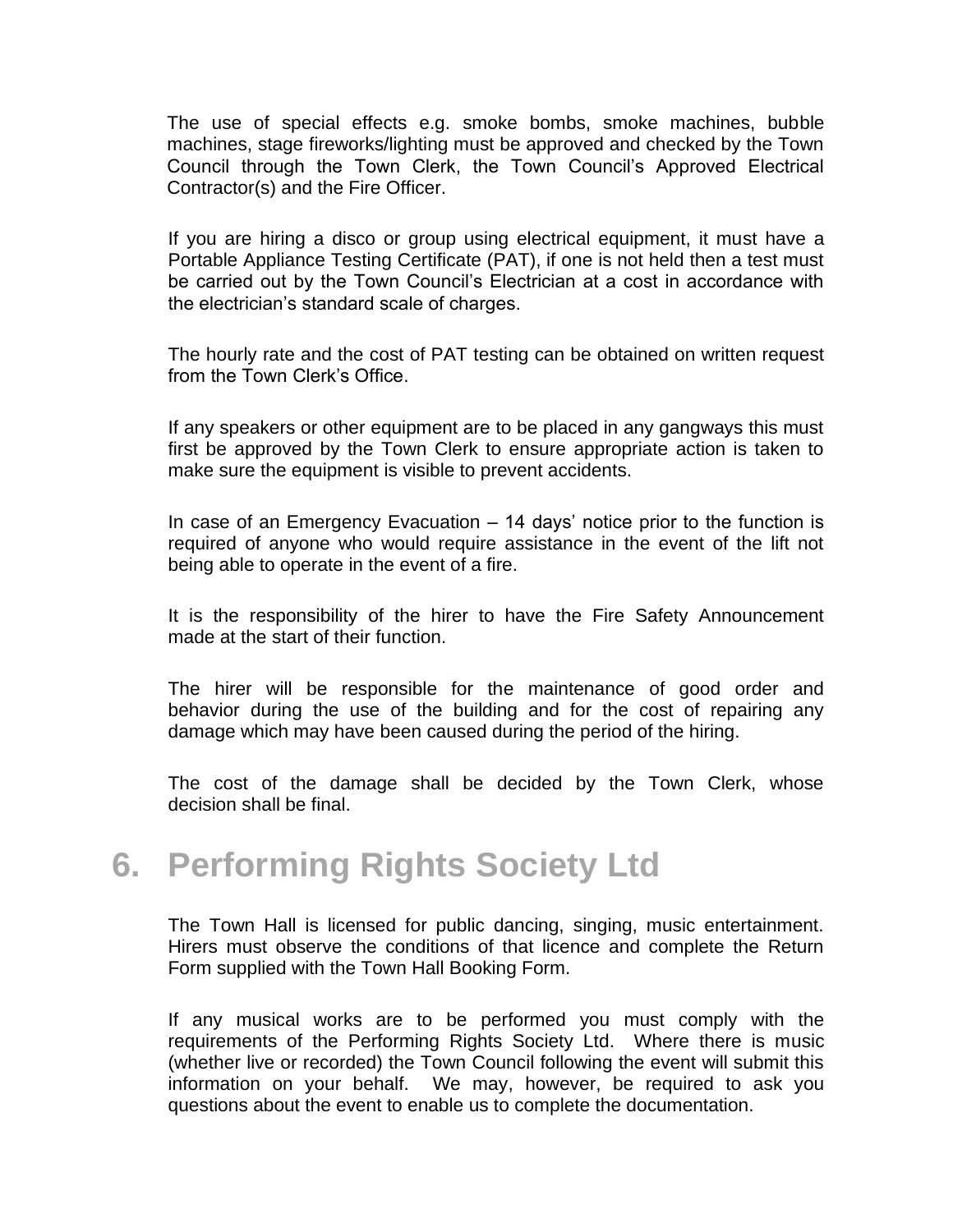The Council shall exercise a right of lien over all parcels, letters, scenery and effects received by the Council on your behalf.

You shall immediately pay any costs due to them under these terms and conditions of hire when asked by the Council. The Council may recover the amount due to them, if you do not pay, by sale of all or part of your property over which the Council has exercised their right of lien.

## **7. Special Conditions for the Use of the Stage**

You must observe the conditions of the licence granted under the Theatres Act 1968.

You shall not use any of the stage equipment, stage lighting equipment or curtains unless the Hall is hired for a stage play or concert.

If you require the use of the stage lighting equipment for any function other than a stage play or concert, you shall use the services of a person accredited to the relevant qualification required to undertake this function.

The Council can insist that the stage lighting equipment be operated by a person accredited to the relevant qualification necessary to operate the equipment.

The front stage curtain must be operated only by the handle on the right hand side of the stage.

In the event of the hall being hired for any dance or similar function no person shall be permitted on the stage other than the orchestra; band; Master of Ceremonies; and official person assisting the function, or someone appointed by the Council.

No one shall smoke on the stage save for players whilst in full view of the audience as part of the action of the play. Once they have left the "set", the exemption ceases and the prohibition applies.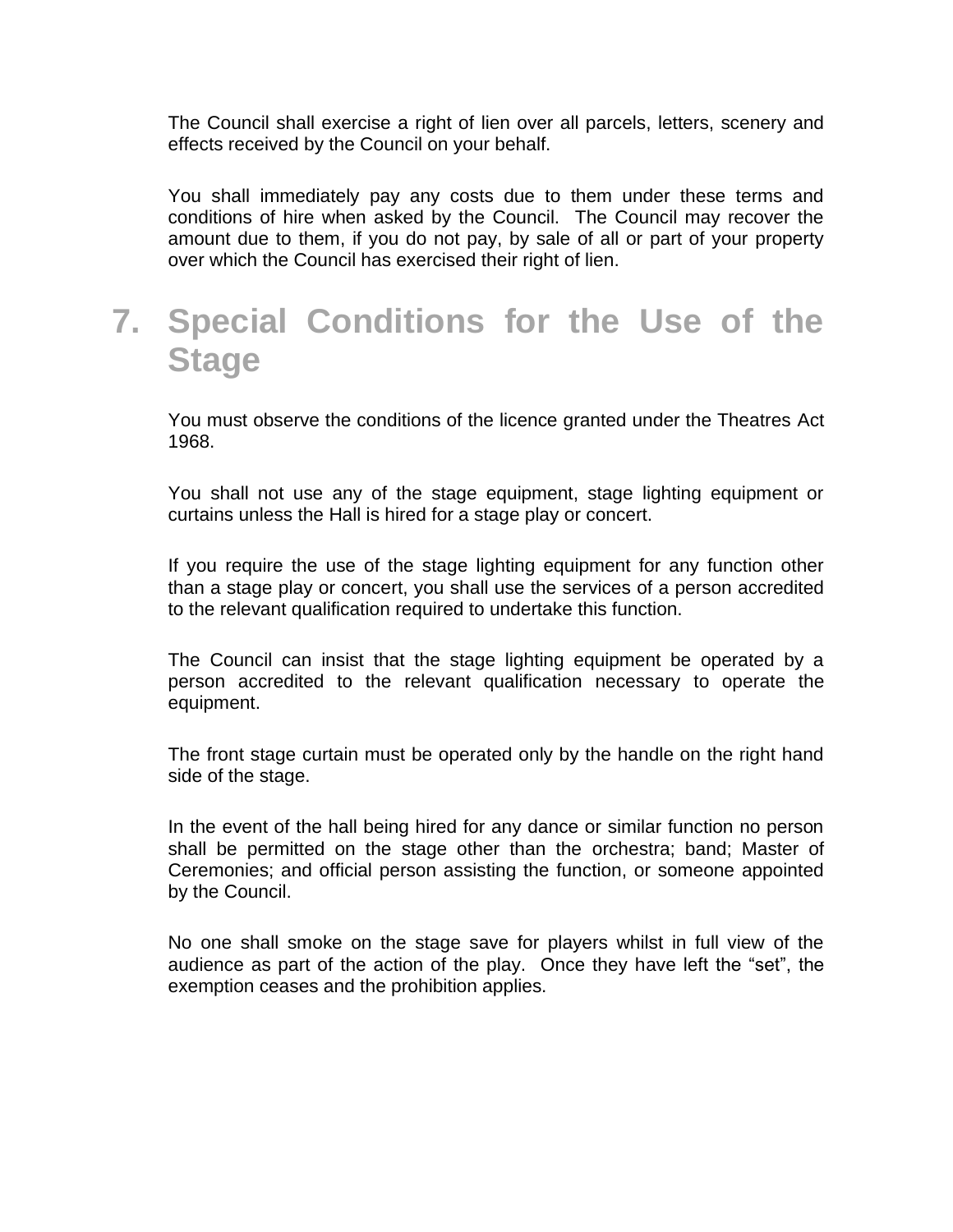The Council shall have the right to object to anything in any stage production and require the item to be changed or omitted as it directs.

All necessary licences in respect of copyright, right of presentation and performance must be previously obtained by you and if required be produced to the Council at your expense. The Town Council's Stage Lighting and Public Address System shall only be operated by the Town Council's Approved Electrical Contractor(s)

## **8. Licensed Bars and Catering Arrangements**

It is the hirer's responsibility to ensure guests are made aware that they must not provide, sell or arrange for the provision or sale or consumption of any wines, beers, spirits or other alcoholic liquors or food items.

#### **When a licensed bar is booked:**

#### **You will need to nominate a responsible person to ensure that only those admitted are ticket holders or bona fide guests**.

The Caterer has the exclusive right to provide all food and beverages and alcohol in connection with any Town Hall function taking place on the premises - if this is not adhered to this could result in the offenders being removed from the building and the hirer forfeiting the deposit.

The Town Council reserves the right, if your function is deemed to be nonprofitable due to overheads, to provide a limited bar service (i.e. cans & bottles of lager and beer)

#### **Confirming Your Reservation**

If you would like to make a reservation, we will require a £50 deposit which will form part of your total account and a £50 refundable damage deposit. Payment can be made by means of a cheque, cash or debit/credit card. Cheques are to be made payable to **Spennymoor Town Council.**

Please refer to cancellation charges on page 1 of this document.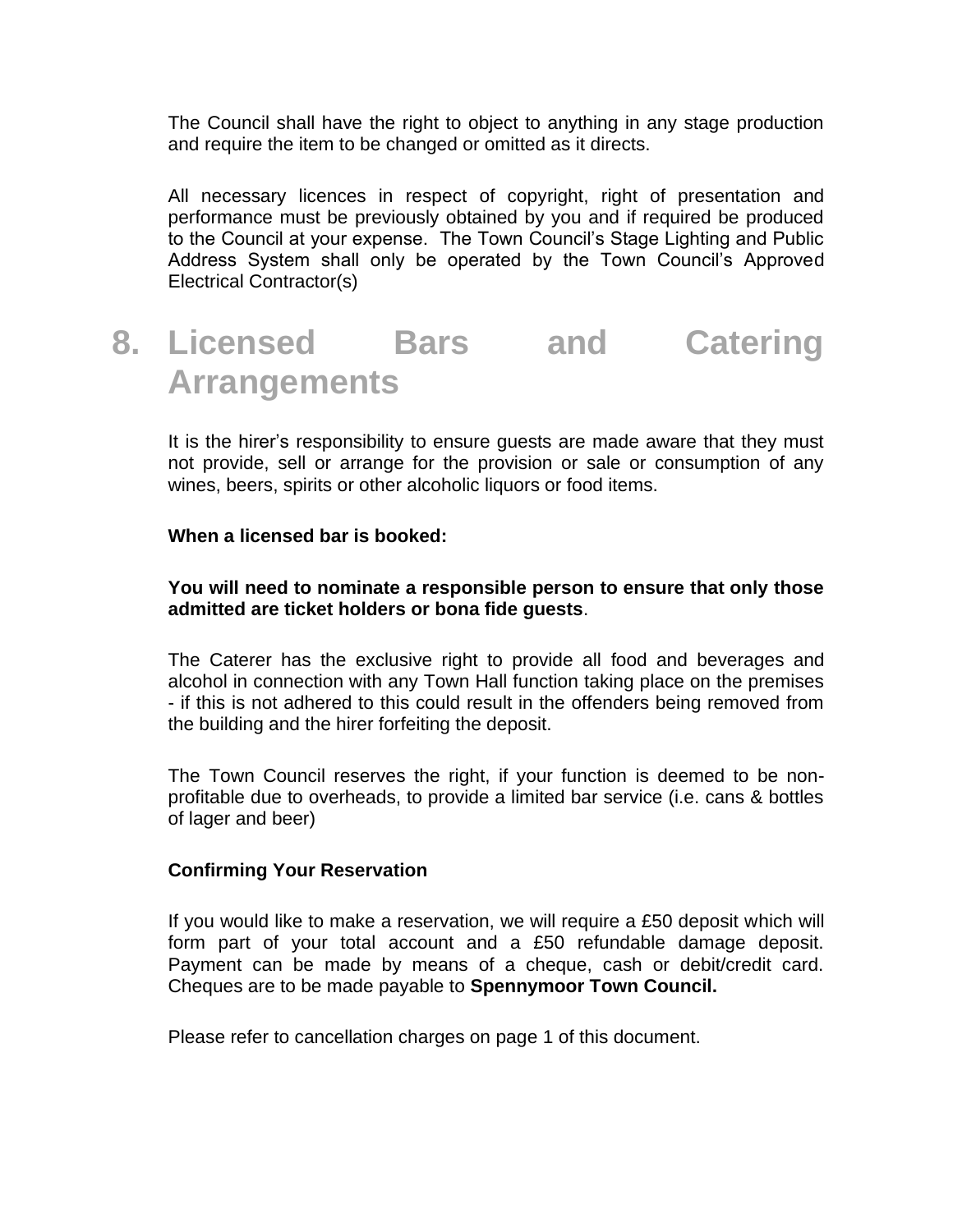It is advisable not to delay your confirmation as we receive enquiries frequently and on an unpredictable basis.

We would be grateful if you could let us have your final guest numbers and payment in full at least 7 days before the event. This is very important to us as it enables us to be adequately staffed, stocked and prepared to make sure you have a fantastic experience. Where applicable a seating/table plan must be supplied at least 72 hours before the function

### **9. What the Council Can Do**

We can accept two or more applications for the use of the building during different periods of the same day.

We can cancel any hiring for a day when the building is required for any Parliamentary or Local Government election, without payment to you of any compensation.

We can superintend the building through the Caretaker, Facilities Manager or Town Clerk. The Town Clerk and Facilities Manager shall have the right to enter and inspect the premises at any time and instructions must be given by you for his/her admission.

We can exercise the right of lien over the hirers goods and property in the event that monies due to the Council under the terms of this agreement remain unpaid.

Any contravention of the Terms and Conditions may result in the loss of the deposit or other financial penalty.

### **10. Property and Goods**

The Council shall not be responsible for the safe custody of your property or any property of your employee, nor for any damage or loss of such property.